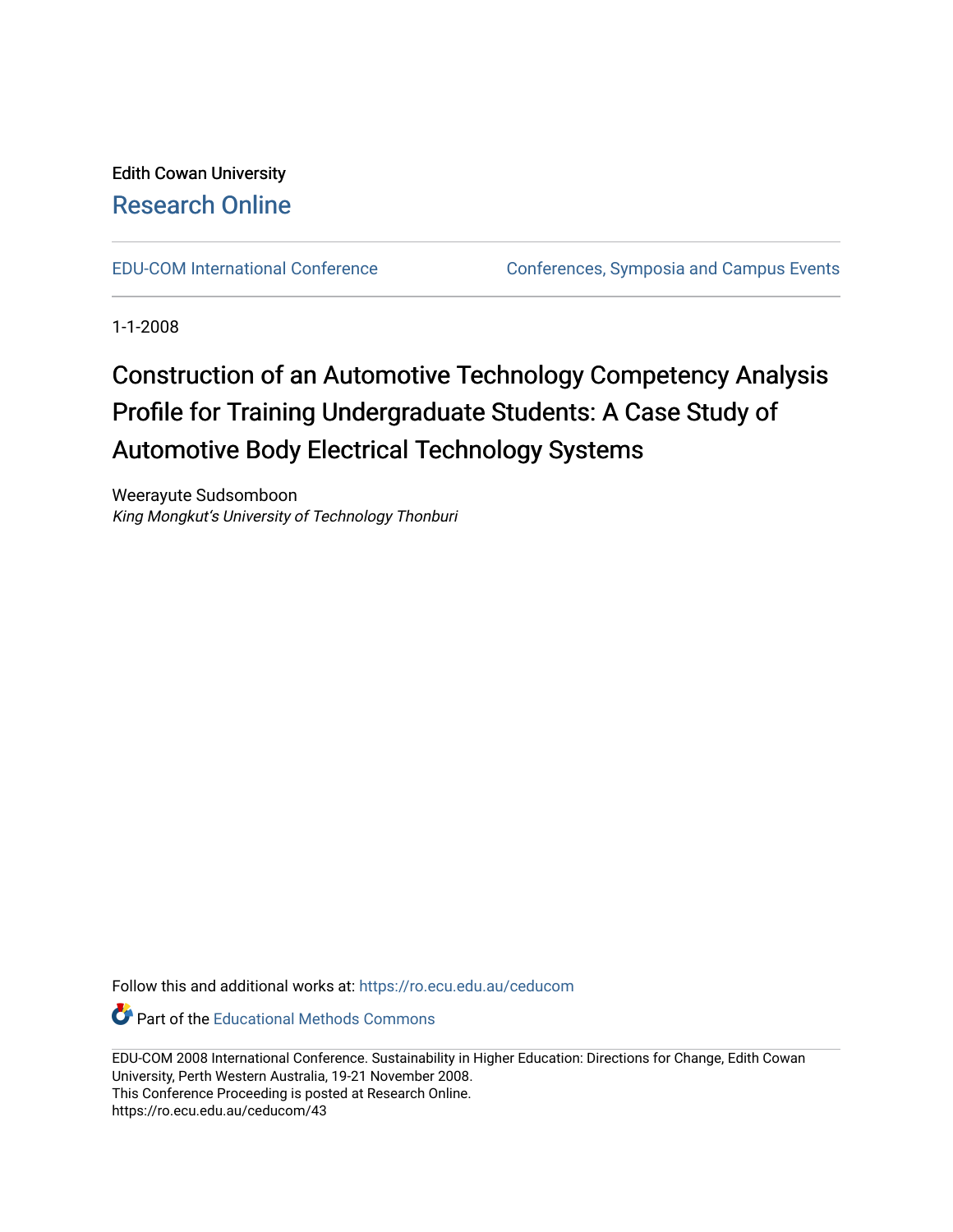## **Sudsomboon, W., King Mongkut"s University of Technology Thonburi, Thailand Construction of an Automotive Technology Competency Analysis Profile for Training Undergraduate Students: A Case Study of Automotive Body Electrical Technology Systems**

Weerayute Sudsomboon

Department of Mechanical Technology Education Faculty of Industrial Education and Technology King Mongkut's University of Technology Thonburi, Thailand E-mail: weerayute.sud@kmutt.ac.th

### **ABSTRACT**

The purposes of this study was to construct an automotive technology competency analysis profile for training undergraduate students of Mechanical Technology Education program at King Mongkut's University of Technology Thonburi and to identify the tasks list of automotive body electrical technology systems. The qualitative and quantitative data was collected through observations, in-depth interviews, document analysis, and DACUM (Developing a Curriculum) job analysis process with 17 training instructors from 12 well-known car automobile companies in Thailand. The triangulation method was referred to validate an automotive technology competency analysis profile**.** The results of this study indicated that were 7 job duties, 86 tasks and 7 core competencies framework. Moreover, the importance of 56 core competencies as rated by respondents and the mean rating was calculated for each competencies item. The quality of the resulting had to apply the systematic curriculum and instructional development to effective implementation guidelines. They can be applied to change the training program of prospective mechanical technology education to enhance future students' competency.

**Keywords:** Automotive Technology Education, Competency Analysis Profile, Students' Competency

#### **INTRODUCTION**

Is Thai automotive technology education ready for the challenges of the future? Technology is embodied in devices that extend human capacities. It provides the tools to extend Mechanical Technology Education (MTE) Program at King Mongkut's University of Technology Thonburi (KMUTT). As technology assumes an increasingly dominant role in society, technology literacy is becoming as essential as students' competency and the ability to service, repair and diagnosis. In providing the fundamentals of technological literacy, technology education increases capability to prepare to live and work in a world of continuously evolving technologies. Current automobiles are a challenge to service and repair because of this advanced technology, but the future automobile will be even more complicated (Riley, 1985). This advanced and continuously evolving technology will require students' competencies to have greater knowledge, skills, and attitudes. In the area of triple service, repair, and diagnosis, a technologically literate student uses tools, materials, training systems, and processes in an informed, ethical, and social responsibility.

The MTE program at KMUTT separates into 5 areas, these are: 1) applied engineering mechanic; 2) thermal engineering; 3) dynamic systems and control; 4) automotive technology; and 5) applied educational technology. The nature of MTE programs requires the integration of different disciplines such as general education (e.g., mathematics, science, social science, computer programming, information technology, language arts, leadership and management), mechanical engineering, electrical engineering, electronic engineering, industrial engineering and industrial education and training, etc. Therefore, the purposed education development is motivated by the need for a systematic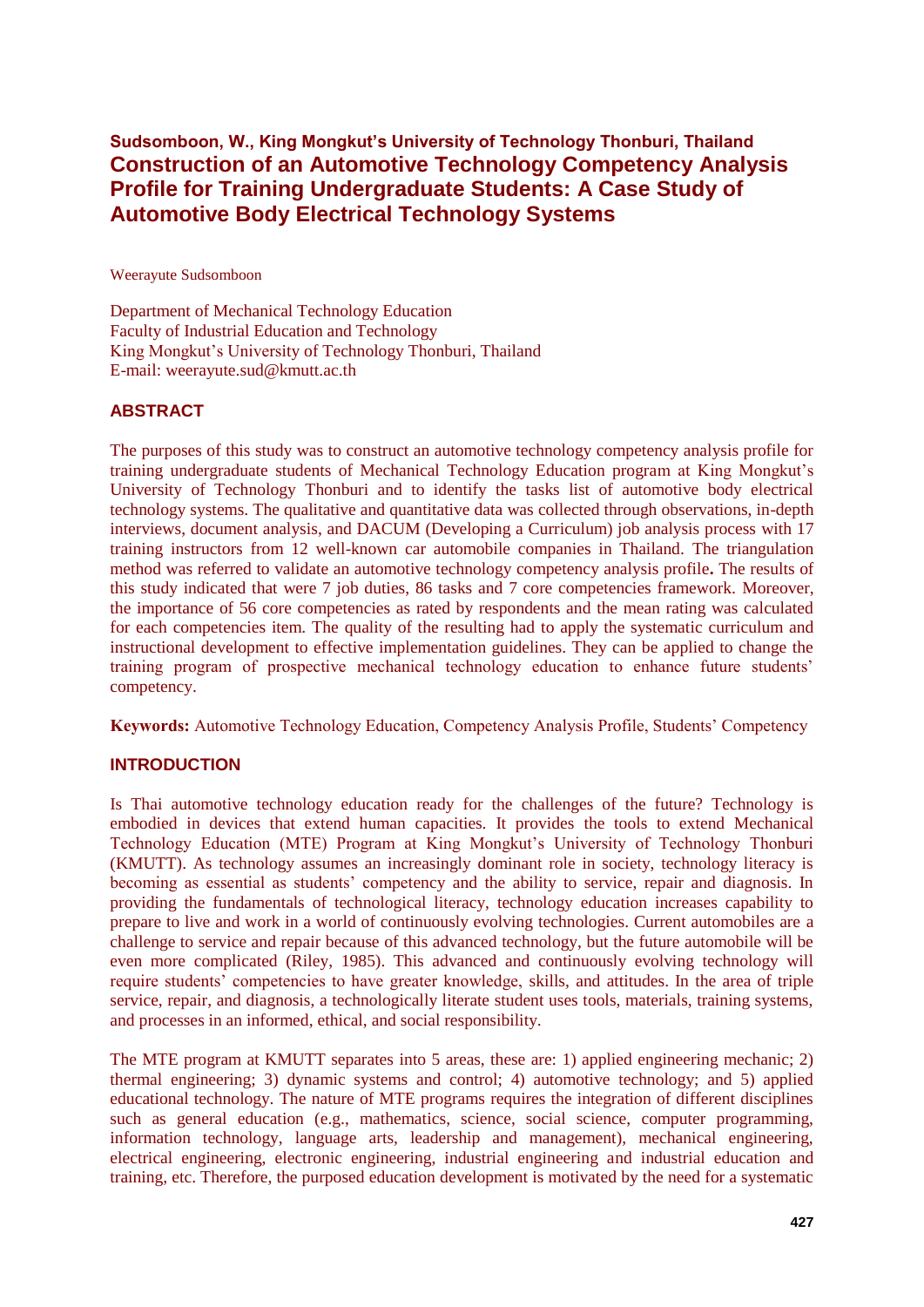MTE educational curriculum between mechanical engineers and technical teachers/trainers (Technologist/Experts in training). The concept of teacher training in MTE programs is to stress implementation of teaching technique principle and to emphasize the knowledge, skills and attitudes in field of mechanical engineering and educational technology. Derived from the concept of industrial education is a terminology used more specifically in this research to describe social demands that need competency-based learning strategy for student development. With collaborative efforts, enterprise and university jointly design learning programs to meet the demands of potential student as well as the needs of social demand.

Moreover, automotive technology changes affect adjustments in, and instructional system and design of, students' competencies. Thus, MTE programs should use a suitable competency analysis model in order to establish the competency connation and standards in every domain. The intention is to find out accurate reference information for course development, instructional design and evaluation targets (Casey, 1999). Consequently, the development of an automotive technology competency analysis profile model is actually an important requirement for training undergraduate students. Thus, the purposes of this study were: 1) to construct an automotive technology competency analysis profile for training undergraduate students of Mechanical Technology Education program at King Mongkut's University of Technology Thonburi; and 2) to identify the tasks list of automotive body electrical technology systems that are performed by training instructors.

The research question included:

- 1. How to identify effectively a competency analysis profile model depending on social demand?
- 2. What are the essential guidelines to implement a competency analysis profile in the context of automotive body electrical technology systems?

### **REVIEW OF THE LITERATURE**

In order to accomplish this research, it is essential to understand the characteristics of competency analysis.

Rationale for designing competency analysis profile

Competency analysis identifies the essential behaviour model for professionals to carry out a task or mission. This behavioral model includes motive, characteristic and skill or knowledge of the fundamental characteristic. Specially, competency refers to the performance that a person has to implement in order to work effectively, especially when adequately playing a role or undertaking a task/mission. Furthermore, it can be observed and measured (International Labour Organization, 2002). Thus, competency is not only the aggregation of knowledge, skills, and attitude, but also a dynamic concept of putting action into practice. In particular, it also means to accomplish the purpose of learning outcome under a specific need. In order to achieve the goal of automotive technology training effectively, what needs to be done first is an analysis of the content of the competency in education and training so that the items and standards concerning measuring competencies can be determined.

The function of competency analysis profile

The implementation of an educational training program should be based on social demands, and the competency analysis process identifies whether students have attained the competency standards proficiently. The purpose is to let graduates devote themselves to the effect of globalization and revolutions in technology within social demands and graduates' skills. The main purpose of competency analysis is to analyse one occupation to improve a learners understand and approach in the content deals of work habit, work situation, and workplace. It is essential to have to integrate knowledge, skills and attitudes that he/she possesses.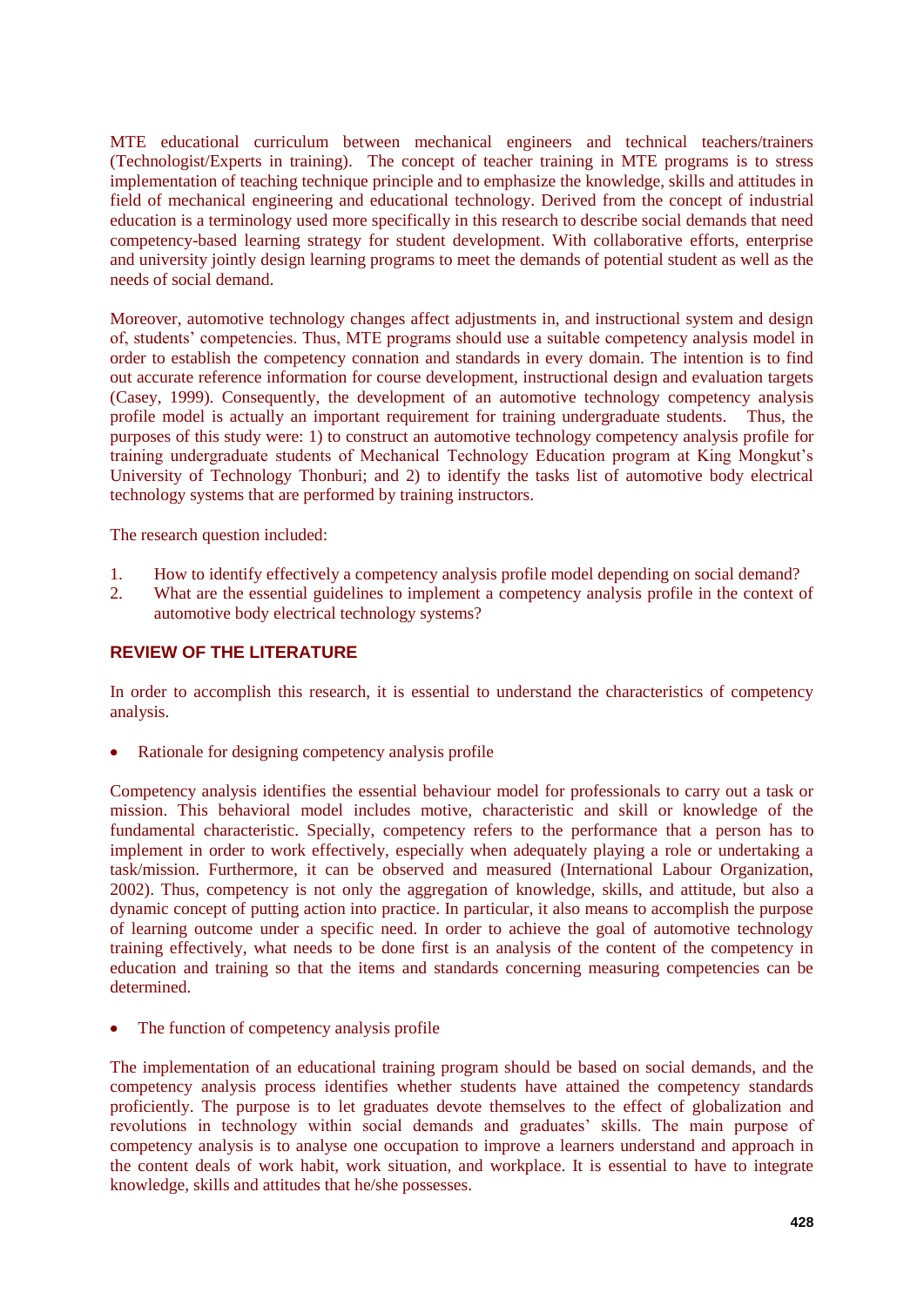#### The DACUM process  $\bullet$

DACUM was derived from the phrase "Developing A Curriculum" and DACUM approach was created in July 1968 in British Columbia, Canada. It is a competency-based approach to curriculum development and places the emphasis on the learners gaining ability to meet specific objectives formulated according to a set of standards. DACUM is based on three assumptions as follows: 1) Expert workers can define and describe their job more accurately than anyone else; 2) Any job can be effectively described in terms of the tasks that successful workers in that occupation perform; and 3) In order to be performed correctly, all tasks demand certain knowledge and attitudes from workers (Norton, 1991). The DACUM process consists of four components namely: 1) the selection of workshop participants; 2) the DACUM workshop; 3) data analysis; and 4) the development of the course. The participants in the workshop should be experts in their respective areas of specialization, articulate and forward thinking.

#### The DACUM workshop  $\bullet$

Norton (1991) says the DACUM workshop brings together all experts and provides the topic for identifying a competency analysis profile content framework with consultation and negotiation of competency-based curriculum. The DACUM workshop includes the themes of Automotive Technology Profile through the National Skills standards Board of America that proposes a common framework, as shown in figure 1, to be followed by each state or industry sector which desire to develop standard. Researcher was moderator, explained about the overview of skills standard framework. Therefore, started at 1) Occupational title was synonymous to job title, which specifies the domain of competency standards. 2) Critical work function, equivalent to collective competency, was the major responsibility in a job area. 3) Key activity, synonymous to a single skill, is the major duty or task involved in carrying out a critical work function. 4) Performance indicator provides information on how to determine when someone was performing each key activity competently. 5) Technical knowledge was the related knowledge needed to perform the key activity. 6) Employability knowledge and skill was a general competency used to improve performance of the key activity.

#### **RESEARCH METHODOLOGY**

Figure 1 shows the approach that *ibstpi* (The International Board of Standards for Training, Performance and Instruction) has followed to develop and validate competencies (Klein & Richey, 2005). In addition, researcher would like to propose competency development concept which involved identifying the knowledge, skills, attitudes, capabilities, and tasks associated with a particular job role such as instructional design. The first one is defined; current practices and existing standards are identified to curricular content through competency (knowledge and skills). Furthermore, the ethics and values commonly used to evaluate performance-related behaviours must also be determined (Attitudes). Finally, a vision of the evolving nature and the future job role is articulated. Current practice, existing standards, ethics, values, and a vision of the future collectively provide the major input into the identification and validation of knowledge, skills, and attitudes believed to be critical to effective performance in a particular job role. Researcher applied this competency model, and modified it on conceptual framework to construct a competency analysis profile.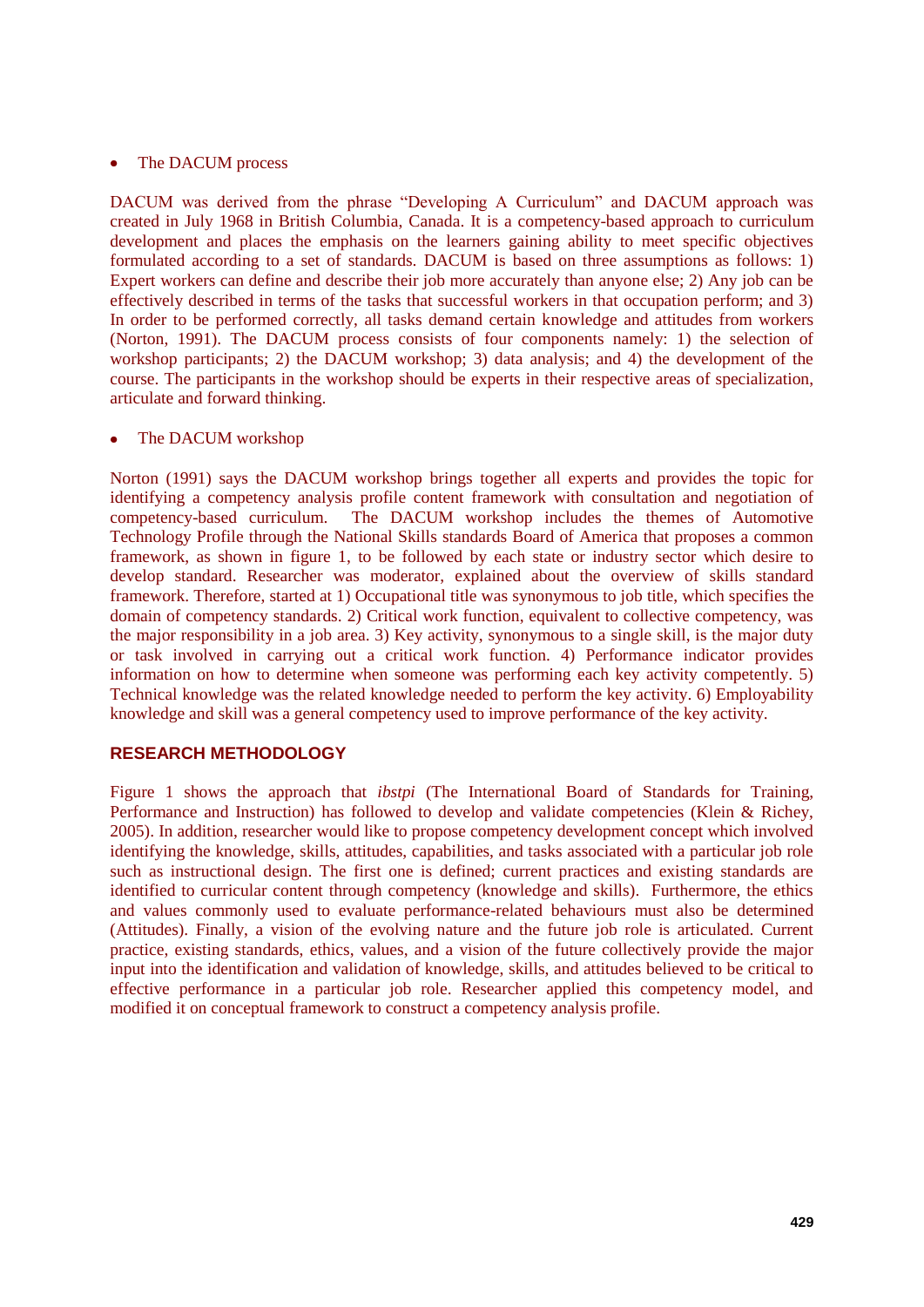

*Figure 1: The ibstpi competency development model* 

The qualitative and quantitative data was collected through observations, in-depth interviews, document analysis, and DACUM (Developing a Curriculum) job analysis process with 17 training instructors from 12 well-known car automobile companies in Thailand. The triangulation method was referred to validate an automotive technology competency analysis profile (Creswell, 2008). The triangulation method is the strategy the researcher used to collect data of corroborating evidence from different individuals (e.g., training instructors and automotive service technicians), types of data (observations and in-depth interviews), and methods of data collection (e.g., document analysis and indepth interviews) in description and theme in this study.

Common techniques of data gathering are in-depth interview, documentary analysis, and on-site observation. Just using these techniques produce a questionnaire for interpreting the reliability of a competency analysis profile. As analytic descriptions or reconstructions of training instructors symbolic meanings and pattern of utilize tools into research design. Researcher was also conducted in Figure 2. Furthermore, accuracy of the finding are varied terms that researcher use to describe, and strategies used to validate qualitative accounts vary in number (Creswell & Miller, 2000).

Research was designed and adapted according to Spencer and Lyle (1983), since the content validity co-responded to the present study and development model. Only two concepts were selected and synthesized: the classic study design using criterion samples and a short study design using expert panels that can be applied in Figure 2.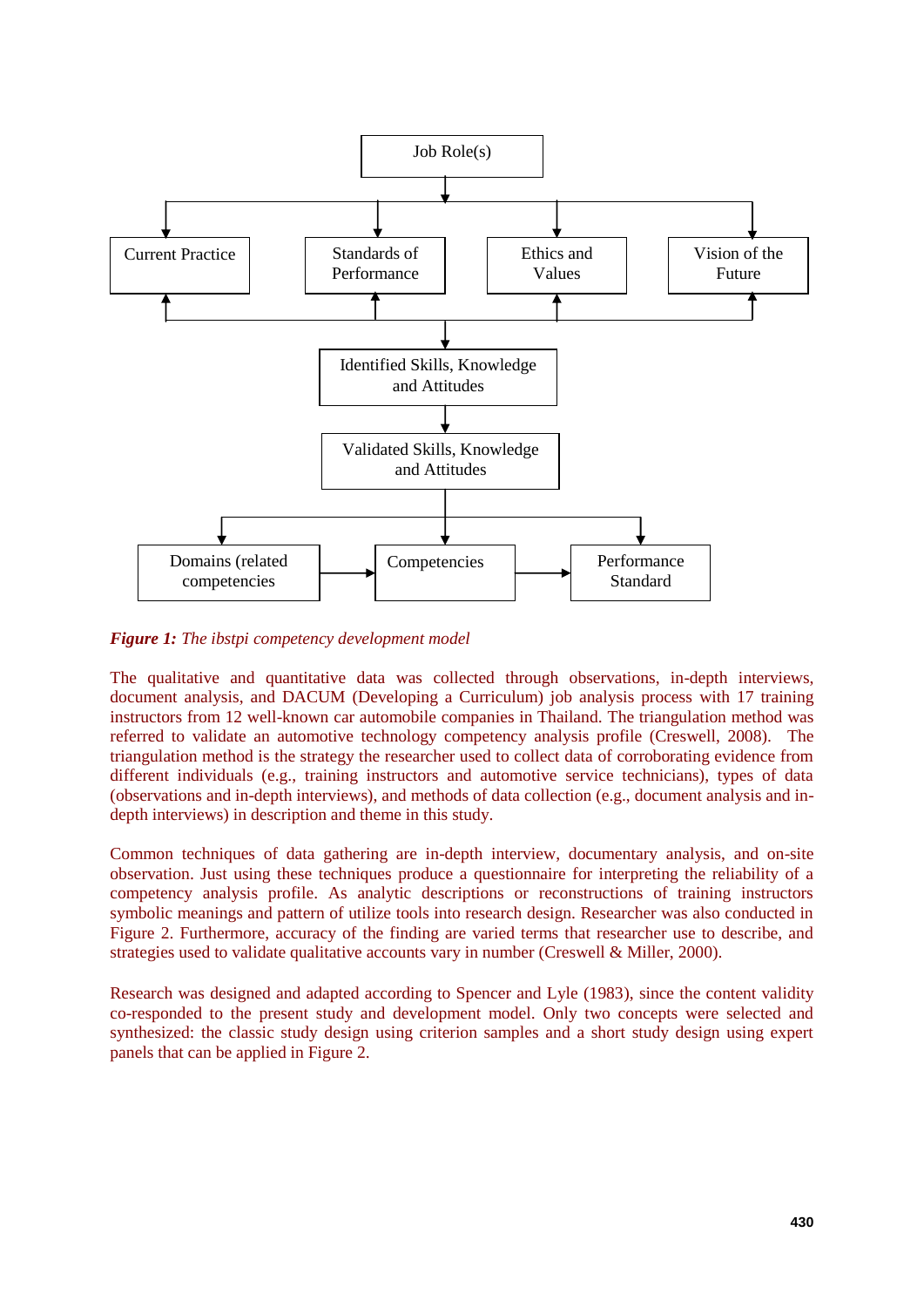

*Figure 2: Designing of Competency Analysis Profile Process* 

The training instructors identified the general areas of job responsibilities called duties (typically 8-12 per job), then specified tasks (competencies) performed in connection with each duties (typically 75- 125). Modified and structured small group brainstorming techniques are used to obtain the collective expertise and consensus of the training instructors. High quality task and duty statements usually result from this interaction. The three-day DACUM workshop was held in September 2007 at Department of Mechanical Technology Education at KMUTT. Researcher is a trained DACUM facilitator and conducted the workshop.

#### **RESULTS**

The results have shown by proposing the following students' competencies that identified and verified by a panel of subject matter experts currently employed in the field of Automotive Technology Education. The competency analysis profile of automotive body electrical technology system is divided into 7 job duties, 86 tasks and 7 core competencies framework. This panel of experts has determined that these skills will adequately prepare students for entry level positions in the context of automotive body electrical technology systems. This study is developed into modules which each in core competencies are included to guide and identify the knowledge, skills and attitudes students need to perform each competency. Core competencies are designed to be the basis for training programs to ensure stakeholders input what is relative and meaningful to the workplace. This competency intended to include all basic, necessary skills for this area, but may be supplemented with additional competencies as essential as students' competency and the ability to service, repair and diagnosis.

Experts are identified to train effectively in three categories: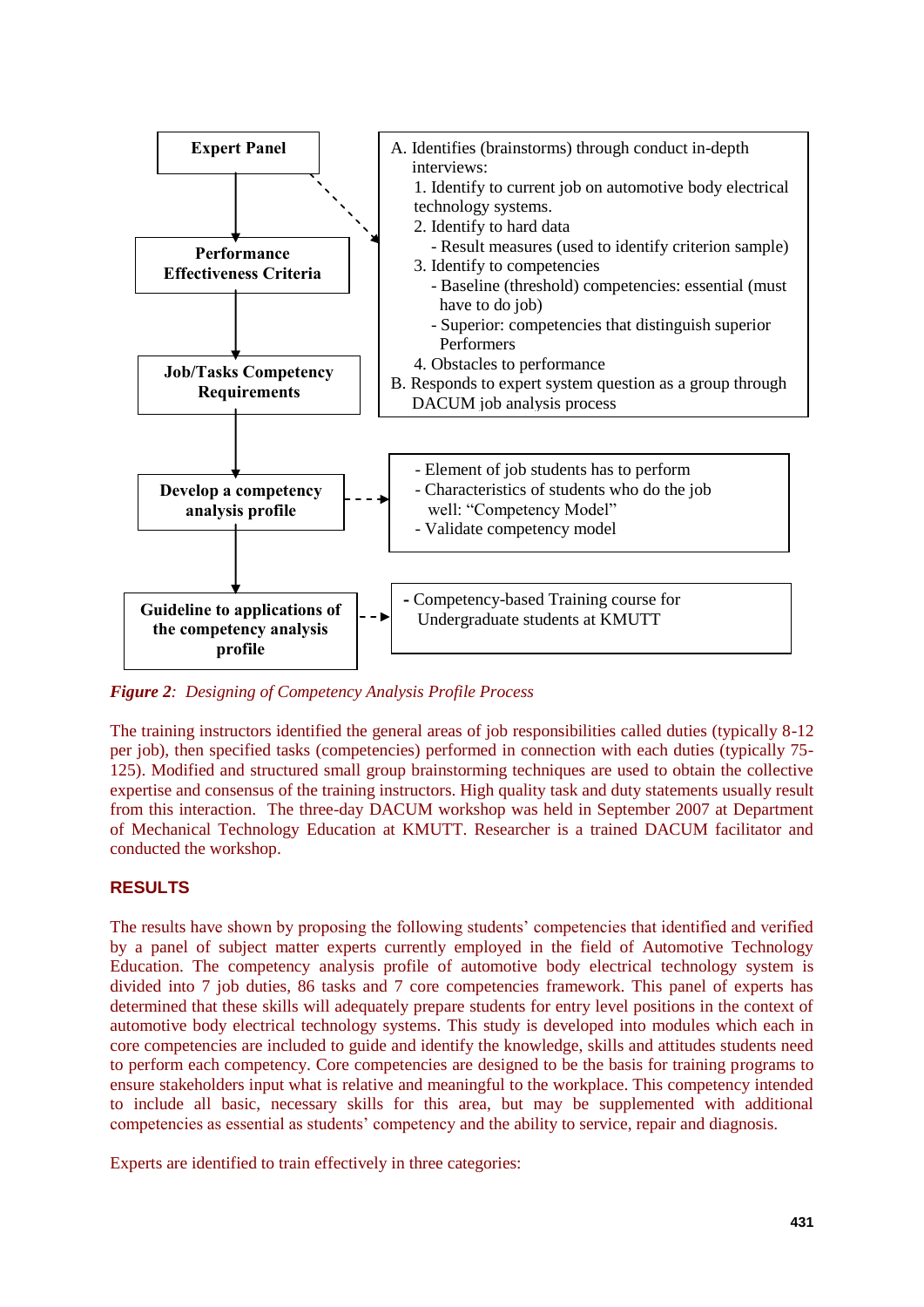- 1. Competency an observation and measurable behaviour that has a defining beginning and end; can be performed within a limited amount of time; consists of two or more core competencies; and leads to a product, service, or decision.
- 2. Core competencies the skills, knowledge, and attitudes (written in measurable terms) needed to perform a given competency.
- 3. Entry level position of stakeholders that requires no previous experience, but may require some training and/or specific knowledge, skills, and attitudes. All tasks have the skills level designation recognize program content requirements which vary by program type and regional subject taught.

Therefore, flexibility has been built into the list by assigning each task the skills level. The skills level number simply indicates the minimum in their program in order to be taught in that area. It assigned 1 of 3 skills level:

- 1. Elementary Skills Level (E-1) items must be taught in the training program ninety-five percent (80%).
- 2. Intermediate Skills Level (I-2) items must be taught in the training program eighty-five percent (70%).
- 3. Advanced Skills Level (A-3) items must be taught in the training program seventy percent (50%).

In each module, researcher collected data based on the conceptual framework of Duffy (1998). Training instructors were determined with a questionnaire in each module. The content analysis was improved to correct and appropriate in the context of now automotive technology. This study was a pilot project conducted by MTE program at KMUTT. The result revealed that:

#### **Module 3: Automotive Body Electrical Systems**

| <b>Job Duty 3.1</b> |       | <b>General Automotive Body Electrical System Diagnosis</b>                                                                                                                                      |  |
|---------------------|-------|-------------------------------------------------------------------------------------------------------------------------------------------------------------------------------------------------|--|
| Task lists:         |       |                                                                                                                                                                                                 |  |
| 3.1.1               | $E-1$ | Interpret and verify shop safety rules and procedures                                                                                                                                           |  |
| 3.1.2               | $E-1$ | Interpret and verify environmental protect, energy conservations, public mind, and<br>procedures                                                                                                |  |
| 3.1.3               | $E-1$ | Inspect the procedure as follow as instructional module                                                                                                                                         |  |
| 3.1.4               | $E-1$ | Check and prepare tools, equipment, and materials correctly                                                                                                                                     |  |
| 3.1.5               | $E-1$ | Read and use wiring harness diagram of body electrical circuits problems                                                                                                                        |  |
| 3.1.6               | $I-2$ | Check electrical circuits with a test lamp; determine necessary action                                                                                                                          |  |
| 3.1.7               | $E-1$ | Check voltage/voltage drop, current, resistance in body electrical circuits and<br>components by using an analog multimeter (AMM) and a digital multimeter<br>(DMM); determine necessary action |  |
| 3.1.8               | $E-1$ | Check current flow in body electrical circuits and components by using ammeter;<br>determine necessary action                                                                                   |  |
| 3.1.9               | $E-1$ | Check continuity and resistances in body electrical circuits and components by<br>using ammeter; determine necessary action                                                                     |  |
| 3.1.10              | $I-2$ | Explore shorts, grounds, open-close circuit, and resistance problems in body<br>electrical circuits and components; determine necessary action                                                  |  |
| 3.1.11              | $E-1$ | Repair wiring harness, sockets, and connectors body of electrical circuits and<br>components                                                                                                    |  |
| 3.1.12              | $E-1$ | Perform solder repair of electrical wiring damage                                                                                                                                               |  |
| 3.1.13              | $E-1$ | Measure and diagnose the cause(s) of abnormal key-off battery drain; determine<br>necessary action                                                                                              |  |
| 3.1.14              | $E-1$ | Inspect and test power sources, fusible links, circuit breakers, and fuses; determine<br>necessary action                                                                                       |  |
| 3.1.15              | $E-1$ | Inspect and test switches, connections, relays, and wires of body of electrical<br>circuits and components; perform necessary action                                                            |  |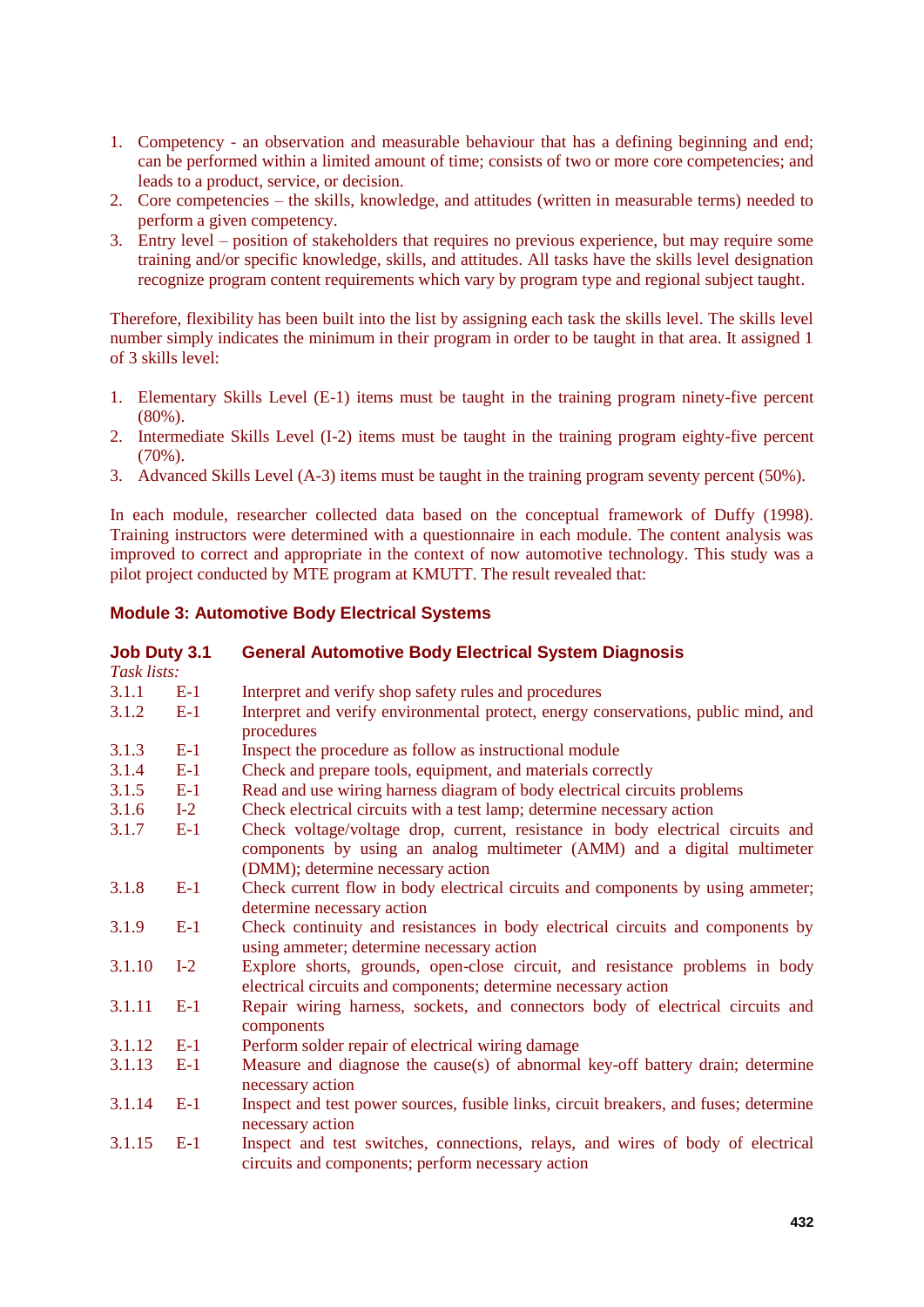- 3.1.16 A-3 Diagnosis the cause of power sources, control equipment, and components with instructional manual
- 3.1.17 A-3 Complete written report (e.g., results, discuss, recommendations, conclusions and suggestions) to be guideline for improving skills in problem-solving, creativity, and decision making

#### **Job Duty 3.2 Battery Diagnosis and Service**

*Task lists:* 

- 3.2.1 E-1 Describe the general safety rules pertaining to battery diagnosis and service
- 3.2.2 E-1 Interpret and verify environmental protect, energy conservations, public mind, and procedures
- 3.2.3 E-1 Inspect the procedure as follow as instructional module
- 3.2.4 E-1 Check and prepare tools, equipment, and materials correctly
- 3.2.5 E-1 Check and select battery recharges with charging equipment; determine needed service
- 3.2.6 E-1 Pre-caution and maintain or restore electronic memory functions
- 3.2.7 I-2 Inspect, clean, distillation fill, and replace battery
- 3.2.8 E-1 Perform slow/fast battery charge
- 3.2.9 I-2 Inspect and clean battery cables, connectors, clamps, and hold-downs
- 3.2.10 A-3 Perform jumper cables with auxiliary power supply according to manufacturers recommended specifications
- 3.2.11 A-3 Perform hydrometer to read specific gravity of sulphuric acid; determine needed service
- 3.2.12 A-3 Complete written report (e.g., results, discuss, recommendations, conclusions and suggestions) to be guideline for improving skills in problem-solving, creativity, and decision making

#### **Job Duty 3.3 Starting System Diagnostic and Repair**

*Task lists:* 

- 3.3.1 E-1 Describe the general safety rules pertaining to diagnosis and repair starting system
- 3.3.2 E-1 Interpret and verify environmental protect, energy conservations, public mind, and procedures
- 3.3.3 E-1 Inspect the procedure as follow as instructional module
- 3.3.4 E-1 Check and prepare tools, equipment, and materials correctly
- 3.3.5 E-1 Verify and interpret starting system concern by duplicating instruction manual
- 3.3.6 E-1 Perform starter current draw tests
- 3.3.7 E-1 Perform starter circuit voltage tests
- 3.3.8 I-2 Inspect and test starter relays, solenoids, clutch, gear train; perform necessary action
- 3.3.9 A-3 Remove, install and clean starter
- 3.3.10 A-3 Perform starter bench test, furthermore, ground leak test, winding damage, armature damage, ball bearing, carbon brush, magnetic fields, thrust washer, and bench tests; determine necessary action
- 3.3.11 A-3 Inspect and test control equipment (e.g., ignition switch, connectors, and starter circuit; perform necessary action
- 3.3.12 A-3 Complete written report (e.g., results, discuss, recommendations, conclusions and suggestions) to be guideline for improving skills in problem-solving, creativity, and decision making

#### **Job Duty 3.4 Charging System Diagnostic and Repair**

*Task lists:* 

3.4.1 E-1 Describe the general safety rules pertaining to diagnosis and repair charging system 3.4.2 E-1 Interpret and verify environmental protect, energy conservations, public mind, and procedures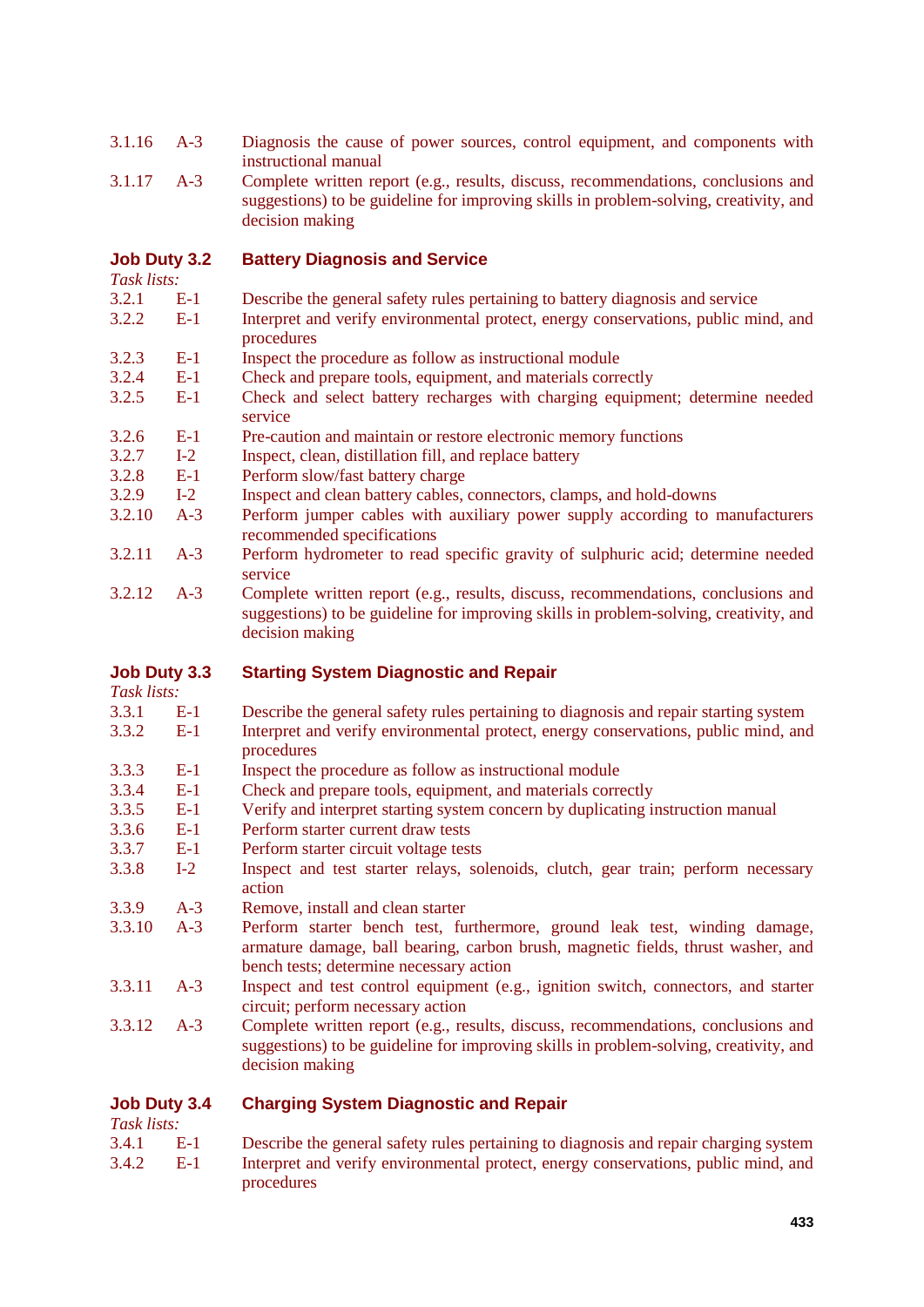#### 3.4.3 E-1 Inspect the procedure as follow as instructional module

- 3.4.4 E-1 Check and prepare tools, equipment, and materials correctly
- 3.4.5 E-1 Verify and interpret charging system concern by duplicating instruction manual
- 3.4.6 E-1 Perform charging system output test by using ammeter; determine necessary action
- 3.4.7 E-1 Diagnose charging system for the cause of undercharge, no-charge, and overcharge conditions according to manufacturers recommended specifications
- 3.4.8 I-2 Inspect, adjust and replace alternator drive belts; perform necessary action
- 3.4.9 I-2 Inspect and test voltage regulator (manual/electronics) circuit; perform necessary action
- 3.4.10 I-2 Perform alternator bench test, furthermore, ground leak test, winding damage, armature damage, ball bearing, carbon brush, rotor/stator core, diodes/rectifier sets, and bench tests; determine necessary action
- 3.4.11 I-2 Remove, inspect, and install alternator
- 3.4.12 A-3 Disassembly alternator, clean, inspect and test performance; determine necessary action
- 3.4.13 A-3 Perform charging circuit voltage drop tests; determine necessary action according to manufacturers recommended specifications
- 3.4.14 A-3 Complete written report (e.g., results, discuss, recommendations, conclusions and suggestions) to be guideline for improving skills in problem-solving, creativity, and decision making

#### **Job Duty 3.5 Lighting Systems Diagnosis and Repair**

*Task lists:* 

| - Labin adda |       |                                                                                       |
|--------------|-------|---------------------------------------------------------------------------------------|
| 3.5.1        | -E-1  | Describe the general safety rules pertaining to diagnosis and repair lighting systems |
| 3.5.2        | $E-1$ | Interpret and verify environmental protect, energy conservations, public mind, and    |
|              |       | procedures                                                                            |
| 250          |       | In an each the current dense an Call and an instrument and meaded a                   |

- 3.5.3 E-1 Inspect the procedure as follow as instructional module
- 3.5.4 E-1 Check and prepare tools, equipment, and materials correctly<br>3.5.5 E-1 Verify and interpret lighting systems concern by duplicating
- E-1 Verify and interpret lighting systems concern by duplicating instruction manual
- 3.5.6 E-1 Identify the type of bulbs, illuminate capacity, and reflectors; determine necessary action
- 3.5.7 E-1 Explore the position of power sources, control equipments, and component of lighting systems; determine necessary action
- 3.5.8 I-2 Measure and diagnose the cause(s) of abnormal bright (e.g., brighter than normal, intermittent, dim, or no light operation; perform necessary action
- 3.5.9 I-2 Inspect, replace and aim headlights and bulbs; perform necessary action<br>3.5.10 A-3 Inspect and diagnose incorrect (e.g., park light, stop light, turn signal li
- A-3 Inspect and diagnose incorrect (e.g., park light, stop light, turn signal light, hazard light, room light, and etc.) operation; perform necessary action
- 3.5.11 A-3 Complete written report (e.g., results, discuss, recommendations, conclusions and suggestions) to be guideline for improving skills in problem-solving, creativity, and decision making

#### **Job Duty 3.6 Instrument Cluster Systems Diagnosis and Repair**

*Task lists:* 

- 3.6.1 E-1 Describe the general safety rules pertaining to diagnosis and repair instrument cluster systems
- 3.6.2 E-1 Interpret and verify environmental protect, energy conservations, public mind, and procedures
- 3.6.3 E-1 Inspect the procedure as follow as instructional module
- 3.6.4 E-1 Check and prepare tools, equipment, and materials correctly
- 3.6.5 E-1 Verify and interpret instrument cluster systems concern by duplicating instruction manual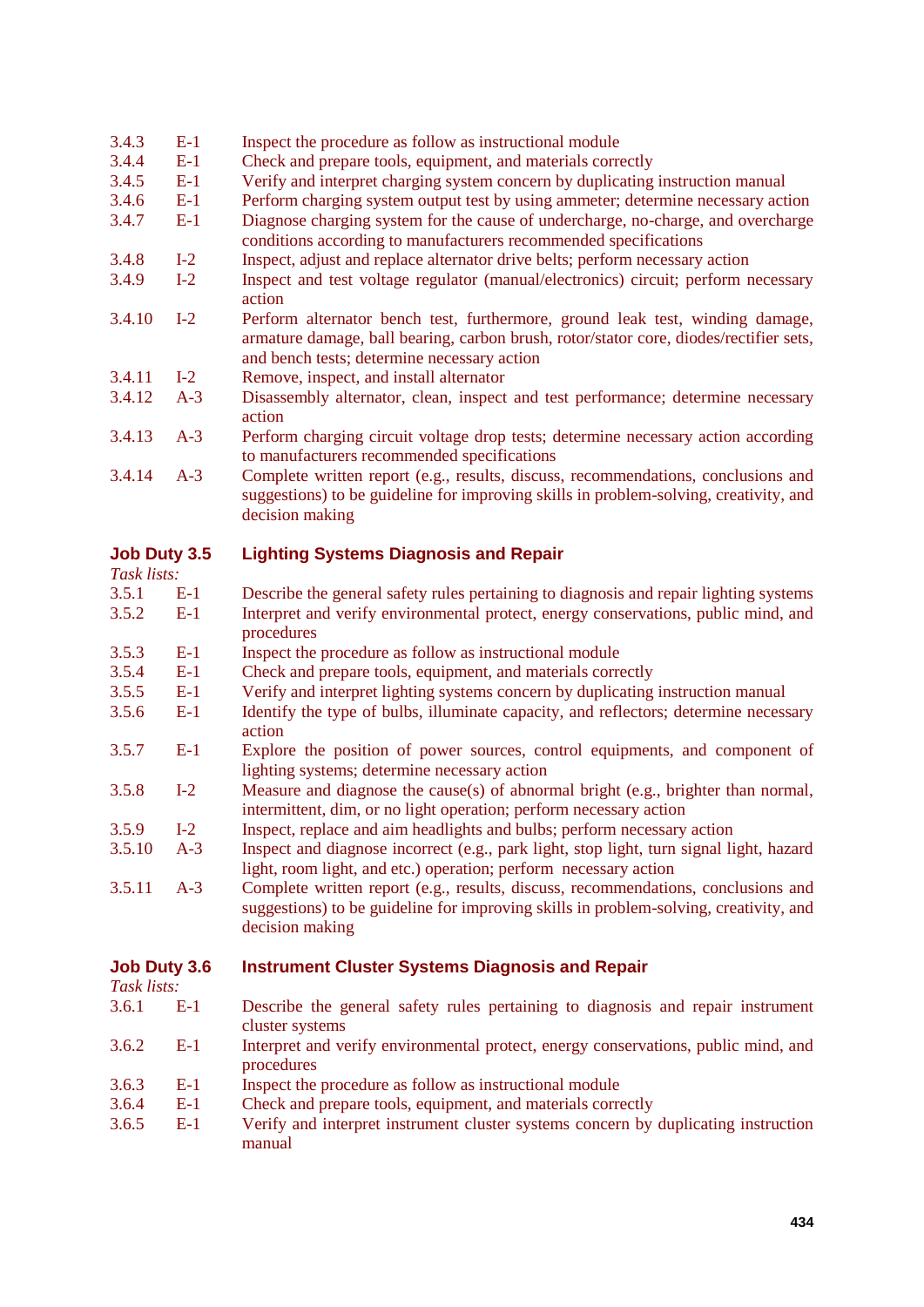- 3.6.6 E-1 Inspect and test instrument cluster (e.g., gauges, gauge sending units, engine fault/MIL, and etc.) for cause of intermittent, high, low, or no gauge reading; determine necessary action
- 3.6.7 E-1 Diagnose the cause of incorrect horn operation; perform necessary action
- 3.6.8 I-2 Diagnose the cause of wiper operation; diagnose wiper speed control and park control problems; perform necessary action necessary action
- 3.6.9 A-3 Complete written report (e.g., results, discuss, recommendations, conclusions and suggestions) to be guideline for improving skills in problem-solving, creativity, and decision making

#### **Job Duty 3.7 Accessories Systems diagnosis and repair**

*Task lists:* 

- 3.7.1 E-1 Describe the general safety rules pertaining to diagnosis and repair accessories systems
- 3.7.2 E-1 Interpret and verify environmental protect, energy conservations, public mind, and procedures
- 3.7.3 E-1 Inspect the procedure as follow as instructional module
- 3.7.4 E-1 Check and prepare tools, equipment, and materials correctly
- 3.7.5 E-1 Verify and interpret accessories systems concern by duplicating instruction manual
- 3.7.6 E-1 Inspect and test accessories systems (e.g., seat, power window, power door lock, power mirror, and sound) for cause of intermittent, high, low, or no operating; determine necessary action
- 3.7.7 I-2 Diagnose the cause of incorrect of motor-driven accessory circuits; perform necessary action
- 3.7.8 I-2 Diagnose the cause of heated glass, power door lock, power mirror; perform necessary action
- 3.7.9 I-2 Diagnose the cause of radio and sound audio static and weak, intermittent, or no radio reception; determine necessary action
- 3.7.10 A-3 Identify the cause of supplementary restraint system (SRS) and other passive and active tests for safety systems (theoretical discussion)
- 3.7.11 A-3 Complete written report (e.g., results, discuss, recommendations, conclusions and suggestions) to be guideline for improving skills in problem-solving, creativity, and decision making

A competency analysis profile on automotive body electrical technology systems describes the core competencies framework for training program on automotive technology subjects provide opportunities to develop, reinforce, and apply. It consists of 7 core competencies framework:

- 1. Numeracy skills as they calculate, estimate, and measure;
- 2. Information skills as they identify, locate, gather, store, retrieve, process, discuss, and present information;
- 3. Communication skills as they apply general education within technology to communicate and generate ideas, solutions, reflections, and produces;
- 4. Problem-solving skills as they identify, describe, and analyse problems, and test their ideas and solutions through applied cognitive approach, psychomotor approach, and affective approach;
- 5. Social and cooperative skills as they interact with others to solve problems and complete projects;
- 6. Leadership and career professional teacher skills as they set goals, plan, address challenges, resolve conflicts, and code of conduct; and
- 7. Competencies as they carry out technological tasks using tools, equipment, and materials correctly, safety, effectively, and efficiently.

The task verification questionnaire consisted of the list of actual duties and tasks performed by entrylevel training instructors in automotive engine service, repair and diagnosis as identified through the DACUM process. Respondents were asked to indicate the importance of each task and how frequently each task is performed by entry-level training instructors using a three-point Likert's Rating scale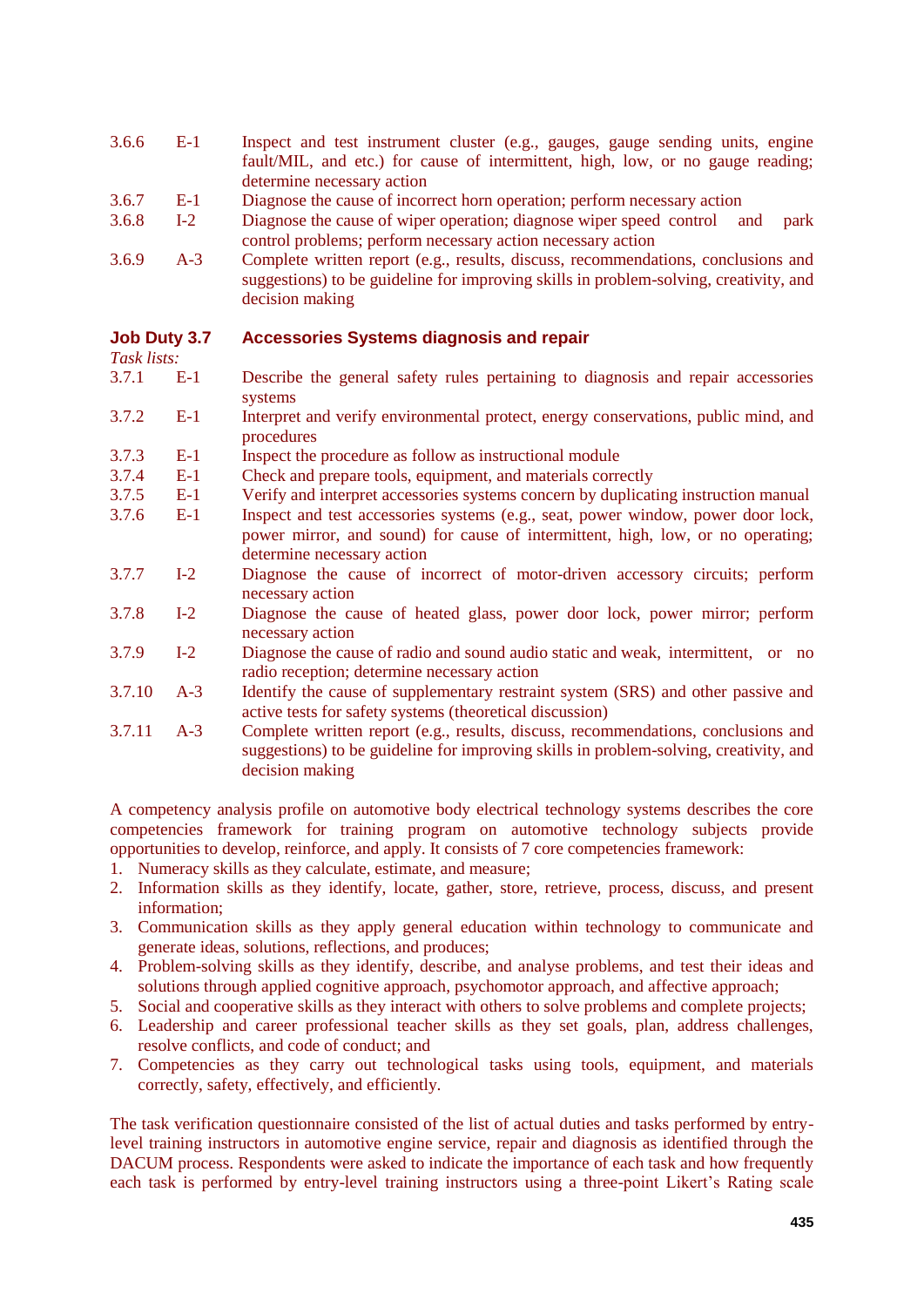(Essential  $= 5$ , Important  $= 3$ , and Not Important  $= 1$ ). Analysis of the responses was referred to validate an automotive technology competency analysis profile. The only 7 items received a mean rating of 4.0 to 5.0 a range defined as essential, being the highest rating. These essential duty and task statements need all items. Also included in the task verification questionnaire was the list of competencies required for training instructors. The importance of 56 core competencies as rated by respondents and the mean rating was calculated for each competencies item. Items with a mean rating of 4.0 to 5.0 were considered essential to the automotive technology competency analysis profile on automotive technology course of MTE undergraduate program at KMUTT. Items with a mean rating of 3.5 to 3.9 were classified important.

The essential guidelines to implement a competency analysis profile in the context of automotive body electrical technology systems. Training instructors' consensuses the competencies/outcomes must be specifically articulated and individually addressed in terms of how the learner will acquire the desired knowledge, skills and attitudes, and how acquisition of that competency will be represented into five stages: (Acntenhagen, 2001; Arguelles & Gonczi, 2000; Barnett, 1994; Samuelowicz, 2001)

**Stage 1:** First is a needs analysis, in which actual needs are determined and sound of social demands, for improve curriculum, for updated automotive technology, for change in automotive procedures, or some combination of needs. If the need for training is confirmed, a job analysis is next (the DACUM approach recommended). Next is task verification, which can extend involvement in the job analysis from experts' workers and can provide a means of rating the importance and difficulty of each task and obtaining other valuable decision-making information. It provides into sixth components:

- 1.1 Conduct needs analysis
- 1.2 Conduct job analysis
- 1.3 Conduct task verification
- 1.4 Select tasks for training
- 1.5 Conduct standard task analysis
- 1.6 Conduct literacy task analysis

**Stage 2:** Based on information collected in stage 1. The instructional programs and materials to be developed, which instruction will be individualized, and support instructional media. The development of learning must focus on objectives for each task or group of tasks, followed by the competency analysis profile. Then, the development of learning can apply to student competency measures. It provides into fourth components:

- 2.1 Determine training approach
- 2.2 Develop learning objectives
- 2.3 Develop performance measures
- 2.4 Develop training plan

**Stage 3:** Should develop main components, although depending on the type of materials to be produced. It provides into sixth components:

- 3.1 Perform competency profile
- 3.2 Draft learning guides/modules
- 3.3 Construct learning aids
- 3.4 Construct curriculum guide/lesson plan
- 3.5 Construct supportive media
- 3.6 Pilot-test/revise materials

#### **Stage 4***:* It provides into fourth components:

- 4.1 Implement training plan
- 4.2 conduct training
- 4.3 conduct formative evaluation
- 4.4 document training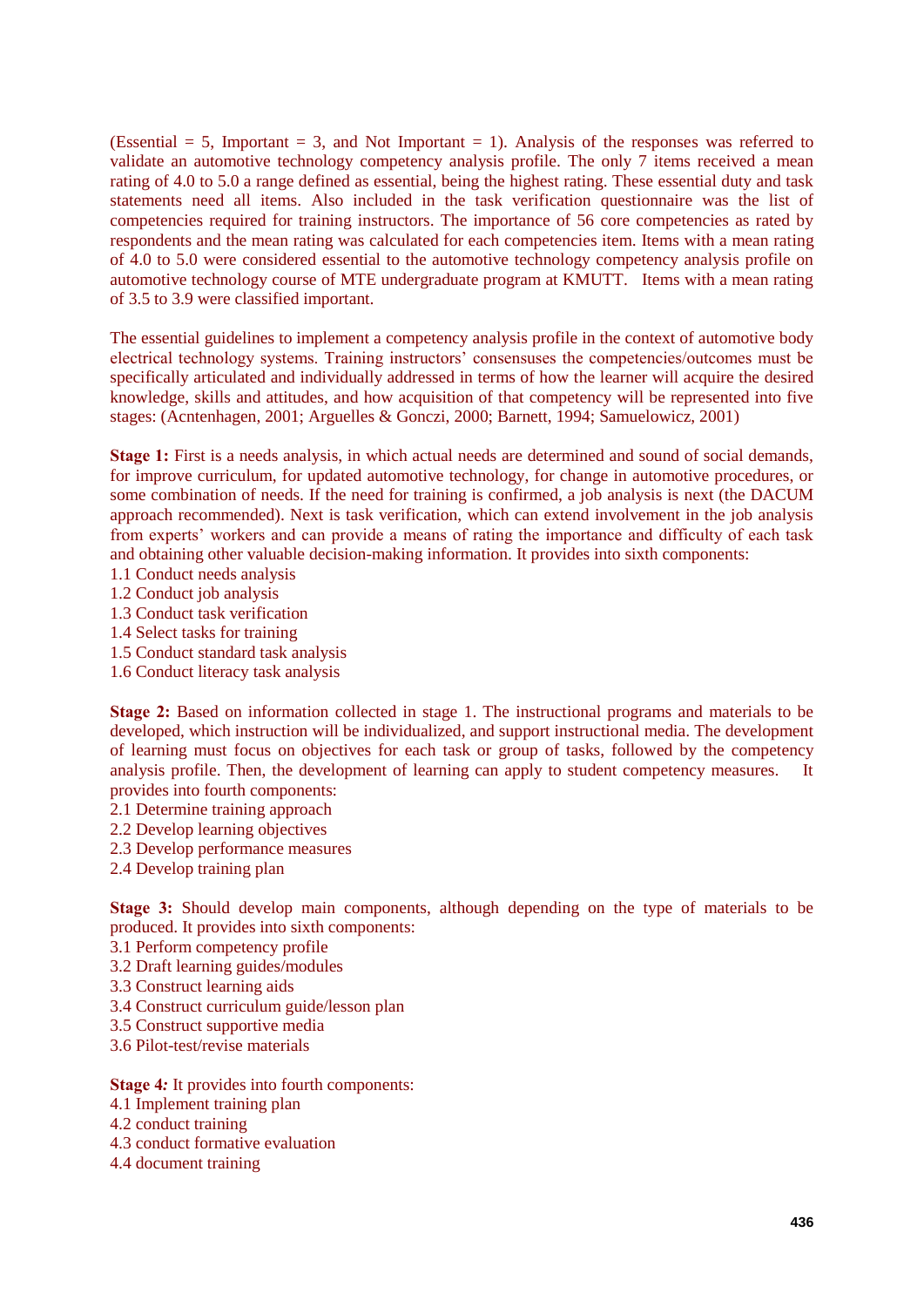*Stage 5:* The final stage should be done the formative evaluation complete. The important step is to conduct the summative evaluation to collect data for use in decisions on maintaining or improving the education. This involves gathering data on the overall instructional process, program outcomes, student follow-up, and cost-effectiveness. Completion of the evaluation stage produces the performance data and feedback vital to any education or training system concerned with quality and improving its worth. It provides into third components:

5.1 Conduct summative evaluation

5.2 Analyse information collected

5.3 Initiate corrective actions

#### **DISCUSSIONS**

This study focused on an automotive technology competency analysis profile for training undergraduate students of Mechanical Technology Education program at King Mongkut's University of Technology Thonburi. This result identified strategies for constructing and implementing automotive body electrical technology systems. An automotive technology competency analysis profile is identifying the tasks required of competent undergraduate students in each automotive body electrical technology system. These task lists (content standards) are continually validated by industrybased teams from 12 well-known car automobile companies in Thailand, and therefore represent stateof-the-art service procedures. The competency analysis profile was also included in the standards for implementing equipment, facilities, staff, and institutional support. Additionally, the academic skill content has been identified through a rigorous process for inclusion in materials.

There were 7 job duties, 86 tasks and 7 core competencies framework. Only 5 items received a mean rating of 4.0 to 5.0 a range defined as essential, being the highest rating. These essential duty and task statements need all items. Also included in the task verification questionnaire was the list of competencies required for training instructors. The importance of 56 core competencies as rated by respondents and the mean rating was calculated for each competencies item. Items with a mean rating of 4.0 to 5.0 were considered essential to the automotive technology competency analysis profile on automotive technology course of MTE undergraduate program at KMUTT. Items with a mean rating of 3.5 to 3.9 were classified important. Furthermore, the specifically designed it cross the competencies by applied from entry level, assigned 1 of 3 skills level.

Researcher found that a precise language to specify performance. The precision involves the consistent use of an "action verb" as the beginning word. The action verb, also called active verb, was a transitive verb had the meaning of acting, performing, or executing, and always provides important information about the content of a competency. An action verb was usually used to describe skill, competency, basic academic ability, educational objective, curriculum design, learning assessment, learner profile, curriculum vitae, and recruitment advertisement. An action verb also needs an object. The object, a noun or a noun phrase, is the performing target of the action verb. Aside from this, it may need to specify the condition or circumstance to increase precision. Hence, a competency statement had the form of "action verb + object + condition" that can be proposed in Figure 3 (Mansfield & Mitchell, 1996; Norton, 2004).

**Occupational Title:** occupational name in industry sectors **Critical Work Function:** main responsibilities associated with occupational **Key Activity:** identifiable and measurable competencies **Performance Indicator:** effective performance in key activity **Technical Knowledge:** knowledge associated with key activity **Employability knowledge and skill:** general competencies for key activity

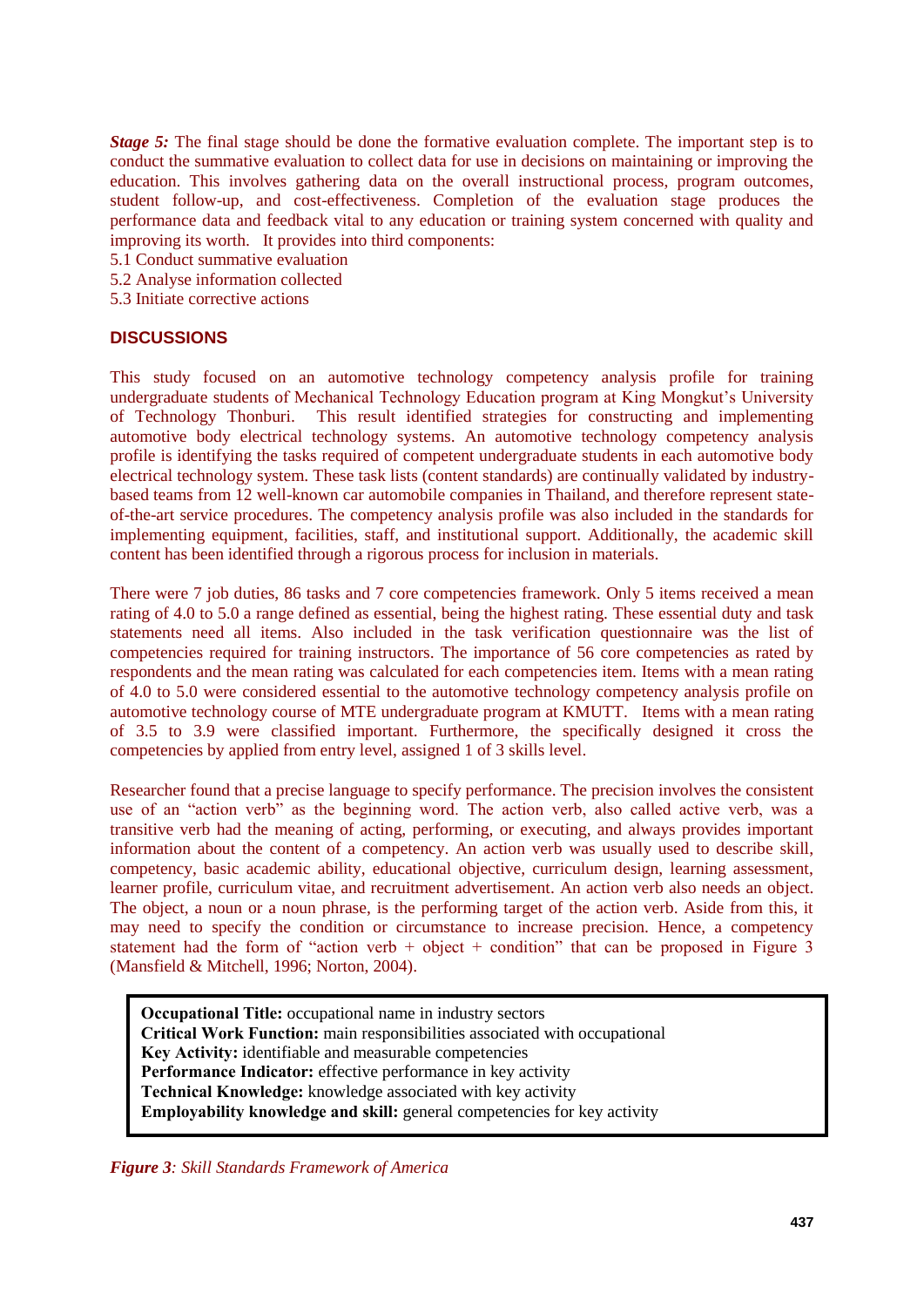It was provided the themes of automotive technology profile through the National Skills standards Board of America that proposes a common framework, as shown in figure 1, to be followed by each state or industry sector which desired to develop standard. Researcher was moderator explained about the overview of skills standard framework. Therefore, started at 1) Occupational title was synonymous to job title, which specifies the domain of competency standards. 2) Critical work function, equivalent to collective competency, was the major responsibility in a job area. 3) Key activity, synonymous to a single skill, is the major duty or task involved in carrying out a critical work function. 4) Performance indicator provides information on how to determine when someone was performing each key activity competently. 5) Technical knowledge was the related knowledge needed to perform the key activity. 6) Employability knowledge and skill was a general competency used to improve performance of the key activity.

Consequently, the tools for success on competency-based education that Oklahoma Department of Career and Technology Education (2006) can be described as three components to deliver competency-based instruction. It consists of skills standards, curriculum materials, and competency assessments. On the other hand, social and cooperative skills, leadership and career professional teacher skills, and numerical skill were rated as essential and important for MTE undergraduate programs at KMUTT.

This competency analysis profile is critical to competent performance by quality undergraduate students. This is also the basis for the integration of higher education and contextual or applied learning. The significant points can be proposed as follows:

- 1. Students must continually adapt to changing competency and technology as automotive components and systems become increasingly sophisticated.
- 2. Dual training programs between university and enterprise is the best preparation for these challenging technology-based learning.
- 3. Opportunities should be done for students with operation to current situation or relative jobs. The essentially skills as well as diagnostic and problem-solving skills, knowledge of electronics and instrumentation aptitude.

The successful realization of competency-based education heavily relies on the teachers, who are expected to give up their role as 'knowledge transmitter' and adopt the new role of 'coach' (Enkenberg, 2001; Kerr, 1996; Pratt, 1998; Samuelowicz, 2001), and ‗instructional designer' (Tennyson, 2001). Researcher hopes that this research has begun to address some significant educational challenges of automotive technology performing. A thorough systematic curriculum and instructional development has resulted in establishment of clear, realistic and justifiable competency analysis profile. This comprehensively will facilitate common standards of training and professional practice which are an iterative approach to training program development. These reasons provide a universal structure for training and assessment of automotive technology on competency-based educational development.

#### **Suggestions**

The following suggestions were derived from the results and analysis of this research:

- 1. The automotive technology competency analysis profile, which has been developed in this research, can be used to improve capability and establish training programs. It may be quicker and more effective to finish establishing the necessary competency analysis profile.
- 2. Each automotive technology competency analysis profile identifies the competencies needed to enter a given automotive technology area.
- 3. The automotive technology competency analysis profile not only lists the competency but also clusters those competencies into broader instructional modules and details the knowledge, skills, and attitudes (students' competencies) needed to perform each competency.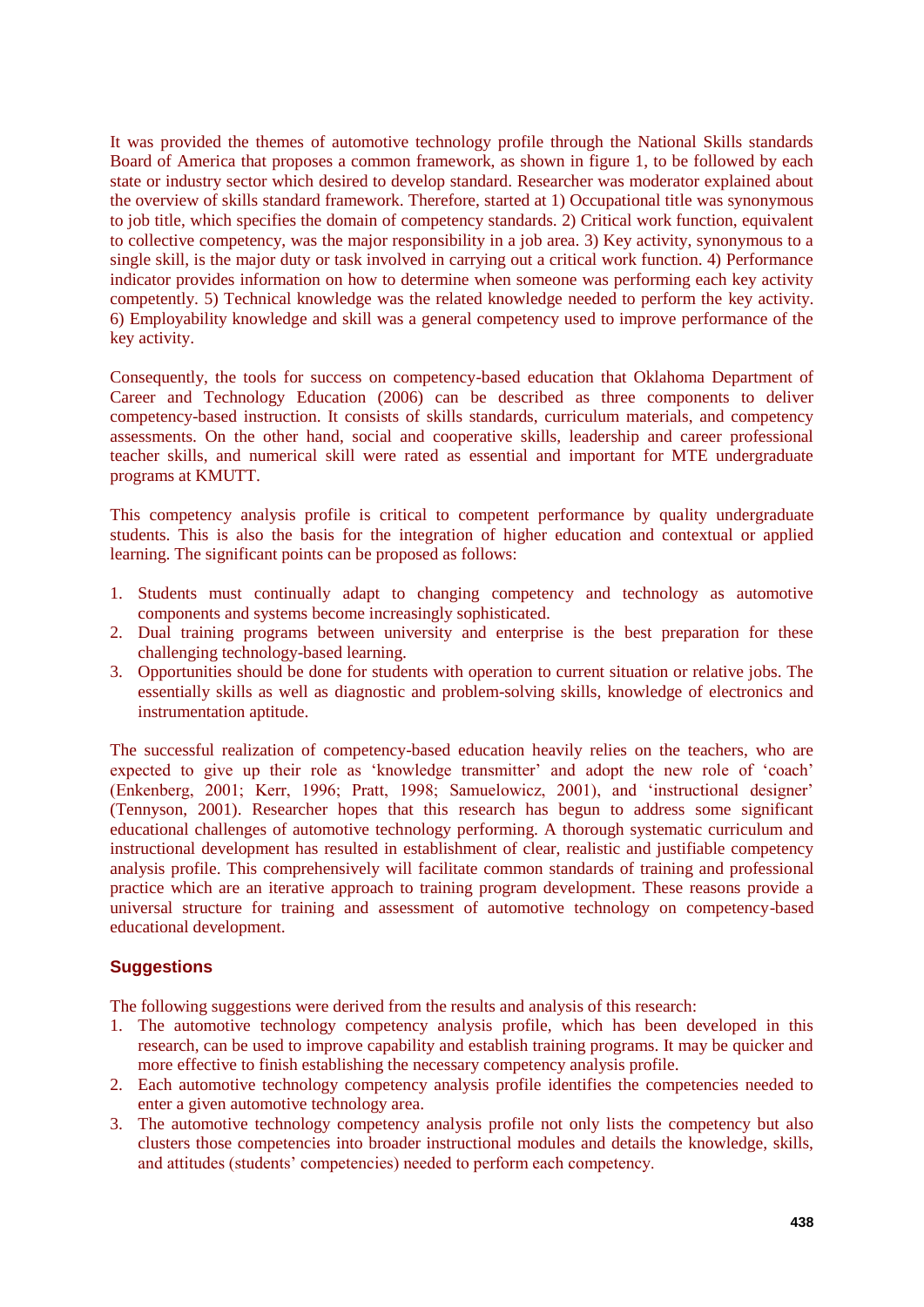4. Within the competency list are two levels of items: core competency and core skills. Core competency items, which are essential for entry-level students, are required to be taught. Core skills items are those needed to integrate for increasing activity in the identification and verification of additional items.

#### **RECOMMENDATIONS**

The recommendations that the two delivery methods were similar in terms of final learning outcomes:

- 1. Instructional system design through modules and focuses on performance-based, individual paced needs and learning in the field with assistance of a resource person.
- 2. Assessment and evaluation should be applied by the authentic method through objective criterion, criterion-referenced and student competencies.
- 3. Training strategies should be applied by learning with technology and high-end tools for operating that affected to manipulate and accuracy.

#### **REFERENCES**

Acntenhagen, F. (2001). Criteria for the development of complex teaching-learning environments. Instructional Science, 29, 361-381.

Arguelles, A., & Gonczi, A. E. (2000). Competency based education and training: a world perspective. Mexico City: Grupo Noriega editors.

Barnett, R. (1994). The limits of competence: knowledge, higher education and society. Buckingham: Open University Press.

Casey, D. (1999). Method and procedure for developing competency standards. Proc. Australian-Taiwan Seminar on Competency Based Training. Taichung: Taiwan.3-15.

Creswell, J.W. (2008). Educational research: planning, conducting, and evaluating quantitative and qualitative research (3rd ed.). New Jersey: Pearson Merrill Prentice Hall, 266-277.

Creswell, J.W., & Miller, D.M. (2000). Determining validity in qualitative inquiry. Theory into Practice XXXIX(3), 124-130.

Duffy, J.E. (1998). Auto Electricity and Electronics Technology. Illinois: The Goodheart-Willcox company, INC.

Enkenberg, J. (2001). Instructional design and emerging teaching models in higher education. Computers in Human Behavior, 17, 495-506.

International Labour Organization (ILO).2002. What is Competence?.[On line] Available at http://www.iol.org/public/englesn/region/ampro/cinterfor/complab/xxxx/1.htm

Kerr, S. T. (1996). Visions of sugarplums: The future of technology, education and the schools. In S. T. Kerr (Ed.), Ninety-fifth yearbook of the National Society for the study of education: Part II. Technology and the future of schooling (pp. 1-27). Chicago: National Society for the Study of **Education** 

Klein, J. D. & Richey, R.C. (2005). Improving individual and organizational performance: The case for international standards. Performance Improvement, 44 (10), 9-14.

Lyle M. and Spencer, S.M. (1993). Competency at work: models for superior Performance. Massachusetts: John Wiley & Sons, Inc.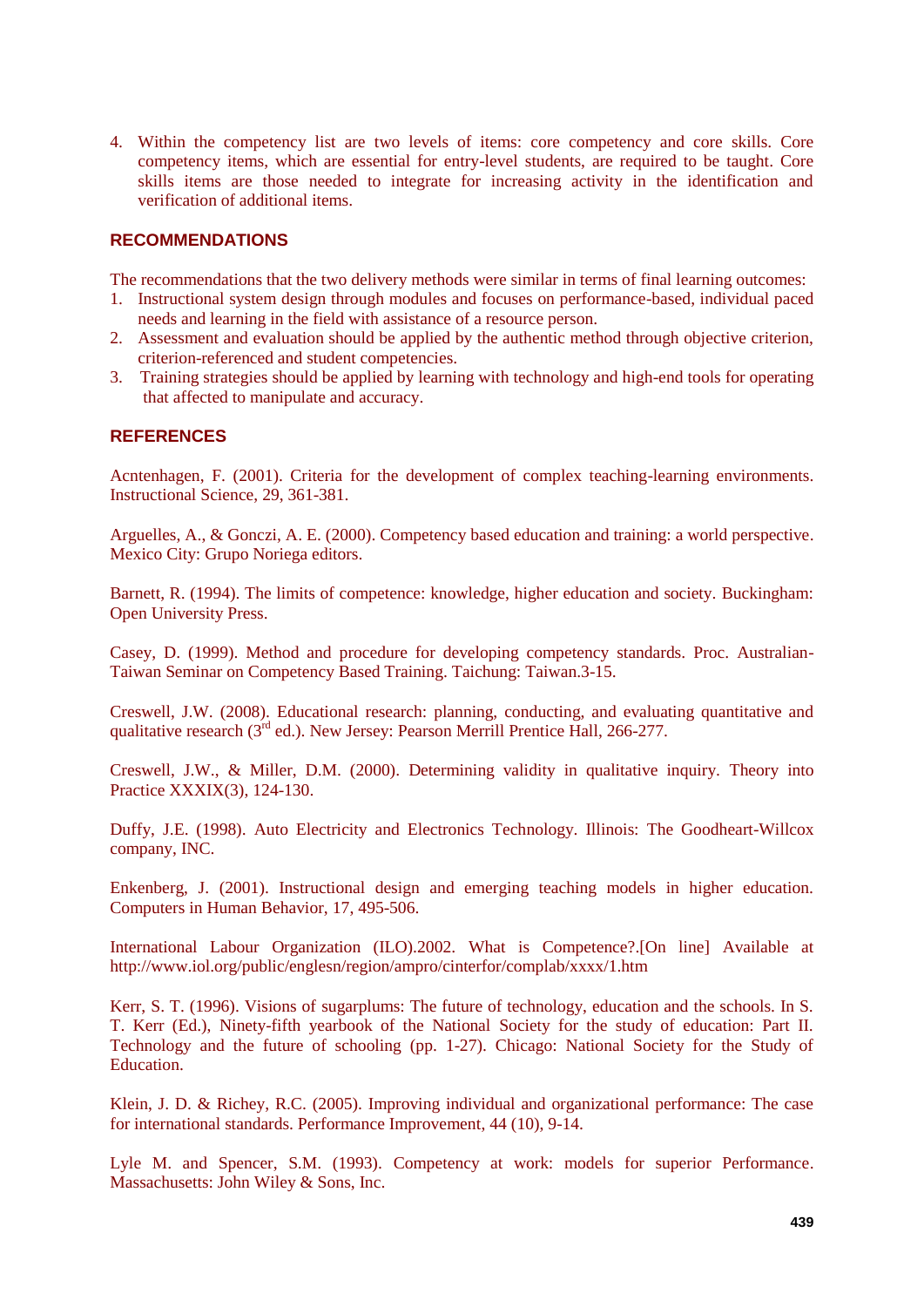Mansfield, B. & Mitchell. L.1996; Aurora University. 2003; Michelin Career Centre. (2004); Norton, R.E. 2004.[On line] Available at http://www.dacumohiostate.com/SCID.htm

Norton, R.E. (1991). SCID systematic curriculum and instructional development. Workshop Manual. Centre on Education and Training for Employment. Columbus: The Ohio State University.

Oklahoma Department of Career and Technology Education. (2006). Automotive Electrical/Electronics Systems Technicians Skills Standards.[On line] Available at http://www.natef.org

Pratt, D. (1998). Five perspectives on teaching in adult and higher education. Malabar, FL: Krieger Publishing Company.

Riley, R.O. (1995). Specialty cars for the  $21<sup>st</sup>$  century: Downsized cars with upscale appeal. The Futurist, 29(6), 8-12.

Samuelowicz, K. (2001). Revisiting academics' beliefs about teaching and learning, Higher Education, 41, 299-325.

Tennyson, R. D. (2001). Defining core competencies of an instructional technologist. Computers in Human Behavior, 17, 335-361.

#### **Appendix A: A questionnaire for important duty and tasks analysis through DACUM process**

| <b>Duty and Task Statements</b>                        | <b>Importance Mean</b> |
|--------------------------------------------------------|------------------------|
| 1. General Automotive Body Electrical System Diagnosis | 4.63                   |
| Tasks 3.1.1 - 3.1.17                                   | 4.37                   |
| 2. Battery Diagnosis and Service                       | 4.14                   |
| Tasks $3.2.1 - 3.2.12$                                 | 3.87                   |
| 3. Starting System Diagnostic and Repair               | 4.95                   |
| Tasks $3.3.1 - 3.3.12$                                 | 4.77                   |
| 4. Charging System Diagnostic and Repair               | 5.00                   |
| Tasks $3.4.1 - 3.4.14$                                 | 5.00                   |
| 5. Lighting Systems Diagnosis and Repair               | 4.92                   |
| Tasks $3.5.1 - 3.5.11$                                 | 4.47                   |
| 6. Instrument Cluster Systems Diagnosis and Repair     | 4.26                   |
| Tasks $3.6.1 - 3.6.9$                                  | 4.12                   |
| 7. Accessories Systems diagnosis and repair            | 4.17                   |
| Tasks $3.7.1 - 3.7.11$                                 | 4.06                   |

*Note. Important duty and tasks analysis were rated on a 3-point scale. Essential = 5, Important = 3, and Not Important = 1.*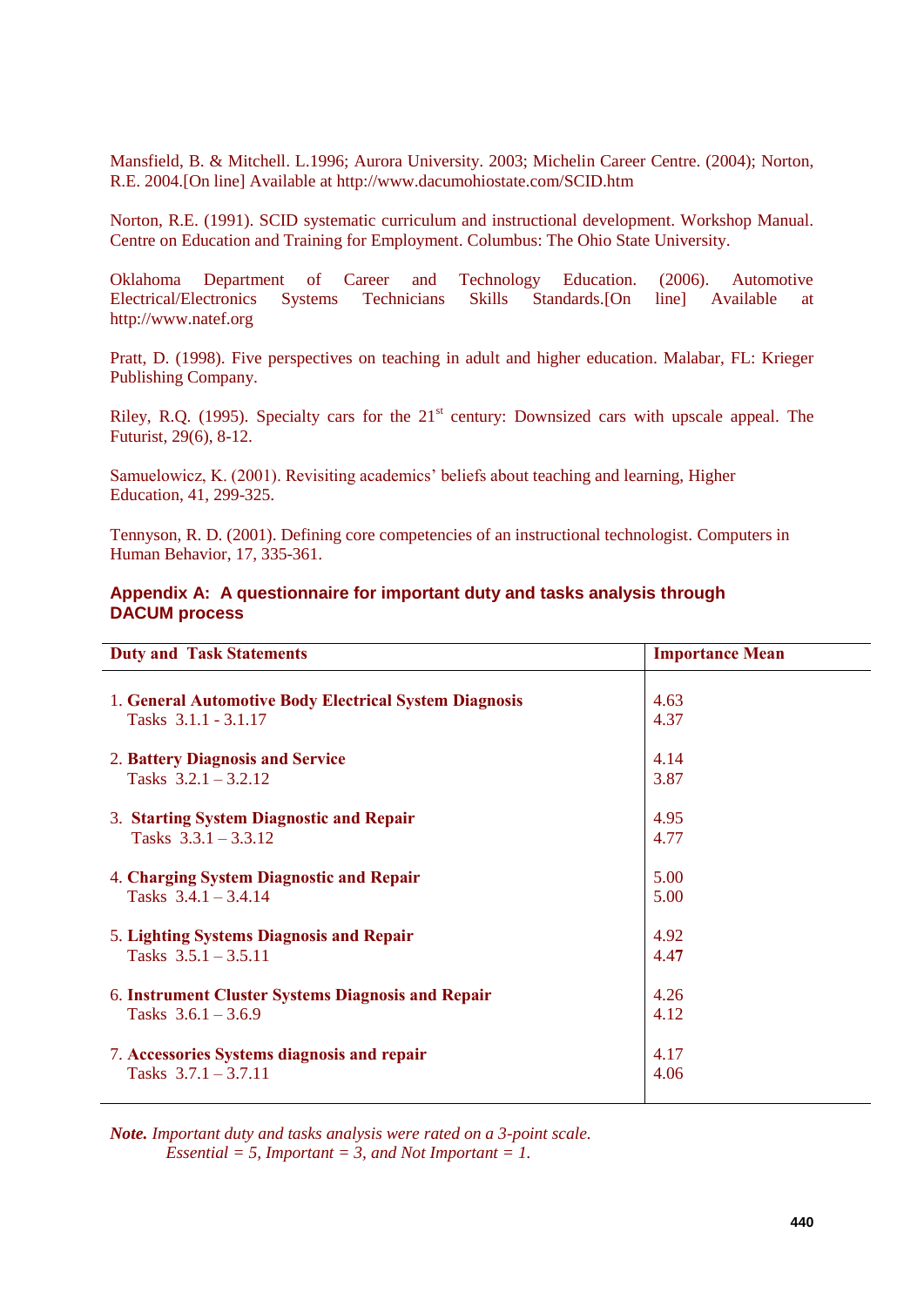| <b>Duty and Task Statements</b> | <b>Importance Mean</b> |  |
|---------------------------------|------------------------|--|
|                                 |                        |  |
| 1. Numeracy skills:             |                        |  |
| Calculus                        | 4.27                   |  |
| Linear algebra                  | 3.54                   |  |
| Diffential equations            | 3.51                   |  |
| <b>Statistics</b>               | 4.62                   |  |
| Precision instrumentation       | 4.93                   |  |
| 2. Information skills:          |                        |  |
| <b>Identify</b>                 | 4.78                   |  |
| Locate                          | 4.63                   |  |
| Gather                          | 4.17                   |  |
| <b>Store</b>                    | 4.95                   |  |
| Retrieve                        | 4.78                   |  |
| Process                         | 4.91                   |  |
| <b>Discuss</b>                  | 4.73                   |  |
| <b>Present information</b>      | 4.88                   |  |
| <b>Technical writing</b>        | 4.56                   |  |

### **Appendix B: A questionnaire for task verification to core competencies ratings through DACUM process**

#### **Appendix B: A questionnaire for task verification to core competencies ratings through DACUM process (continued)**

| <b>Duty and Task Statements</b>   | <b>Importance Mean</b> |
|-----------------------------------|------------------------|
|                                   |                        |
| 3. Communication skills;          |                        |
| English language and others       | 5.00                   |
| Learning by technology            | 5.00                   |
| Oral communication                | 4.61                   |
| Self – direct learning            | 3.64                   |
| Reflections                       | 3.54                   |
| Produces                          | 3.90                   |
| 4. Problem-solving skills;        |                        |
| Identify                          | 4.85                   |
| Describe                          | 4.76                   |
| Step for analyse problems         | 5.00                   |
| Multidisciplinary                 | 5.00                   |
| <b>Critical Thinking</b>          | 4.85                   |
| <b>Creative Thinking</b>          | 4.63                   |
| <b>System Thinking</b>            | 5.00                   |
| Hands on experience               | 5.00                   |
| 5. Social and cooperative skills; |                        |
| Interpersonal                     | 4.87                   |
| Organizations                     | 4.62                   |
| Self - awareness                  | 5.00                   |
| Time management                   | 4.79                   |
| <b>Ethics</b>                     | 5.00                   |